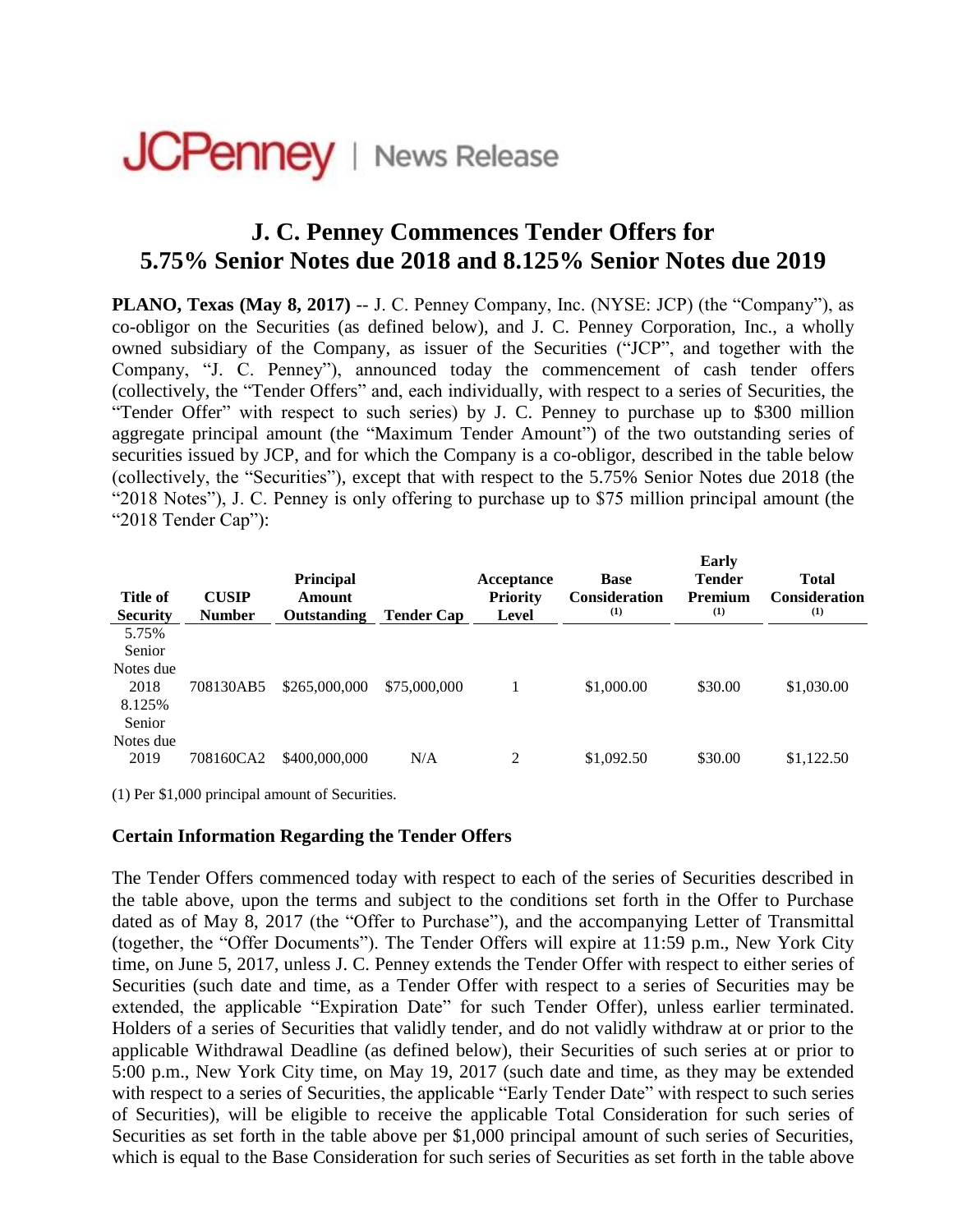plus the applicable Early Tender Premium for such series of Securities as set forth in the table above, plus accrued and unpaid interest on such Securities from the last interest payment date for such series of Securities up to, but not including, the applicable settlement date for such series of Securities ("Accrued Interest"). Holders of Securities that validly tender their Securities after the applicable Early Tender Date but at or prior to the applicable Expiration Date, will only be eligible to receive the applicable Base Consideration for such series of Securities plus Accrued Interest for such series of Securities. Securities tendered pursuant to the Tender Offers may be withdrawn at or prior to, but not after, 5:00 p.m. New York City time, on May 19, 2017 (such date and time, as they may be extended with respect to a series of Securities, the applicable "Withdrawal Deadline").

If any Securities are validly tendered at or prior to the applicable Expiration Date (and not withdrawn at or prior to the applicable Withdrawal Deadline) and the aggregate principal amount of such tendered Securities exceeds the Maximum Tender Amount, the Securities will be purchased, subject to the 2018 Tender Cap in the case of the 2018 Notes, in accordance with their respective acceptance priority levels set forth in the table above (the "Acceptance Priority Levels") (in numerical priority order, with the highest priority being designated 1 and the lowest priority being designated 2) on the terms and subject to the satisfaction or, as applicable, waiver of the conditions to the Tender Offers, including subject to any prior purchase of Securities on any Early Settlement Date as described below, *provided* that in no event will J. C. Penney be obligated to purchase (1) an aggregate principal amount of Securities exceeding the Maximum Tender Amount or (2) an aggregate principal amount of 2018 Notes exceeding the 2018 Tender Cap. On the terms and subject to the satisfaction or, as applicable, waiver of the conditions to the Tender Offers, any Securities of a series validly tendered in the Tender Offers at or prior to the applicable Expiration Date (and not withdrawn at or prior to the applicable Withdrawal Deadline) having a higher Acceptance Priority Level will be accepted for purchase before any such validly tendered Securities having a lower Acceptance Priority Level are accepted for purchase, subject to the Maximum Tender Amount, the 2018 Tender Cap and any prior purchase of Securities on any Early Settlement Date as described below. If there are sufficient remaining funds to purchase some, but not all, of the Securities of a particular series of Securities based on the applicable Acceptance Priority Level, the principal amount of such Securities purchased will be prorated based on the aggregate principal amount of Securities of that series that have been validly tendered at or prior to the applicable Expiration Date (and not withdrawn at or prior to the applicable Withdrawal Deadline), subject, in the case of the 2018 Notes, to the 2018 Tender Cap, and, as to all Securities, the Maximum Tender Amount and any prior purchase of Securities on any Early Settlement Date as described below.

Securities of a series that are validly tendered at or prior to the applicable Early Tender Date (and not withdrawn at or prior to the applicable Withdrawal Deadline) will have priority over any Securities that are validly tendered after the applicable Early Tender Date. Accordingly, (1) if the aggregate principal amount of 2018 Notes validly tendered at or prior to the Early Tender Date (and not withdrawn at or prior to the applicable Withdrawal Deadline) equals or exceeds the 2018 Tender Cap, no 2018 Notes validly tendered after the Early Tender Date will be accepted for purchase, and (2) if the aggregate principal amount of Securities validly tendered at or prior to the Early Tender Date (and not withdrawn at or prior to the applicable Withdrawal Deadline) equals or exceeds the Maximum Tender Amount, no Securities validly tendered after the Early Tender Date will be accepted for purchase (even if they are Acceptance Priority Level 1).

J. C. Penney reserves the right, but is under no obligation, on any day following the Early Tender Date and prior to the applicable Expiration Date (any such day, an "Early Settlement Date"), to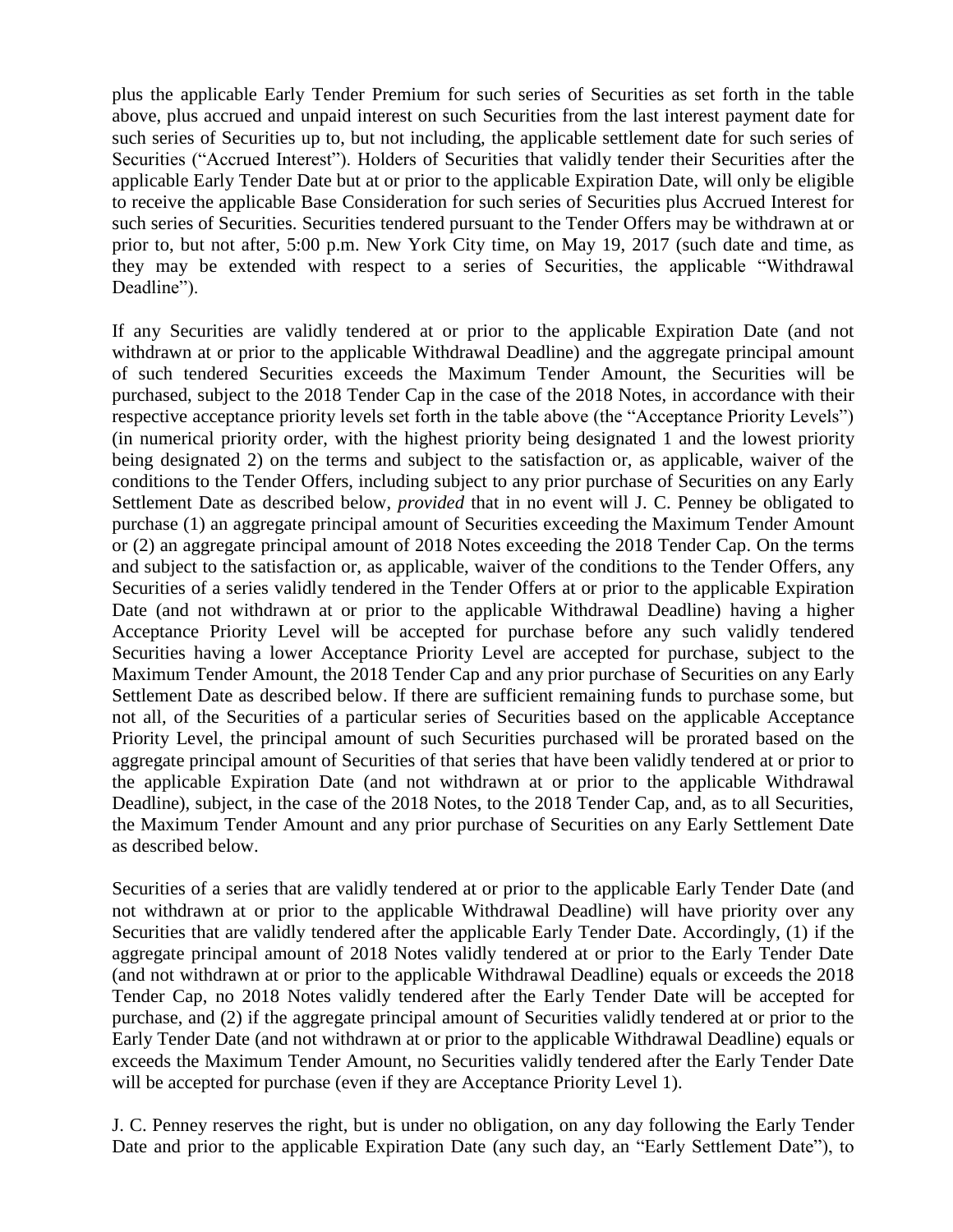accept for purchase and payment, or to purchase and pay for, any Securities validly tendered prior to such Early Settlement Date (and not withdrawn at or prior to the applicable Withdrawal Deadline), subject to satisfaction or, as applicable, waiver of the conditions to the Tender Offers.

Neither of the Tender Offers is conditioned upon the tender of any minimum principal amount of the Securities, and the purchase of Securities of either series is not conditioned upon the purchase of the other series of Securities, subject to acceptance for purchase by J. C. Penney, upon the terms and subject to the conditions set forth in the Offer to Purchase, based on the Acceptance Priority Levels, and subject to proration, each as more fully described above and in the Offer Documents.

J. C. Penney reserves the right, subject to applicable law, to (i) waive any and all conditions to either of the Tender Offers, in whole or with respect to either series of Securities, (ii) extend the Early Tender Date, the Withdrawal Deadline or the Expiration Date or terminate or withdraw either of the Tender Offers, in whole or with respect to either series of Securities, (iii) increase or decrease the Maximum Tender Amount, (iv) increase or decrease the 2018 Tender Cap or (v) otherwise amend either of the Tender Offers, in whole or with respect to either series of Securities, in any respect.

J. C. Penney's obligation to accept for purchase and to pay for Securities validly tendered in the Tender Offers is subject to the satisfaction or, as applicable, waiver of certain conditions as more fully described in the Offer to Purchase.

Barclays Capital Inc. is acting as dealer manager for the Tender Offers. Questions regarding the Tender Offers may be directed to Barclays Capital Inc. at (800) 438-3242 (toll-free) or (212) 528- 7581 (collect).

D.F. King & Co., Inc. is acting as tender and information agent for the Tender Offers. Requests for copies of the Offer Documents may be directed to D.F. King & Co., Inc. at (212) 269-5550 (banks and brokers), (800) 357-9167 (toll-free) or email at jcp@dfking.com.

This press release is for informational purposes only and does not constitute an offer to purchase or the solicitation of an offer to sell any Securities. The Tender Offers are not being made in any jurisdiction in which the making or acceptance thereof would not be in compliance with the securities, blue sky or other laws of such jurisdiction. No recommendation is made as to whether or not holders of Securities should tender their Securities pursuant to the applicable Tender Offer. The Tender Offers are being made solely pursuant to the Offer Documents, which more fully set forth and govern the terms and conditions of the Tender Offers. The Offer Documents contain important information and should be read carefully before any decision is made with respect to the Tender Offers.

## **Forward-Looking Statements**

This press release may contain forward-looking statements, which reflect the Company's current view of future events and financial performance. Words such as "expect" and similar expressions identify forward-looking statements, which include, but are not limited to, statements regarding the Tender Offers, the timing thereof and the conditions thereto. Forward-looking statements are based only on the Company's current assumptions and views of future events and financial performance. They are subject to known and unknown risks and uncertainties, many of which are outside of the Company's control, that may cause the Company's actual results to be materially different from planned or expected results. Those risks and uncertainties include, but are not limited to, general